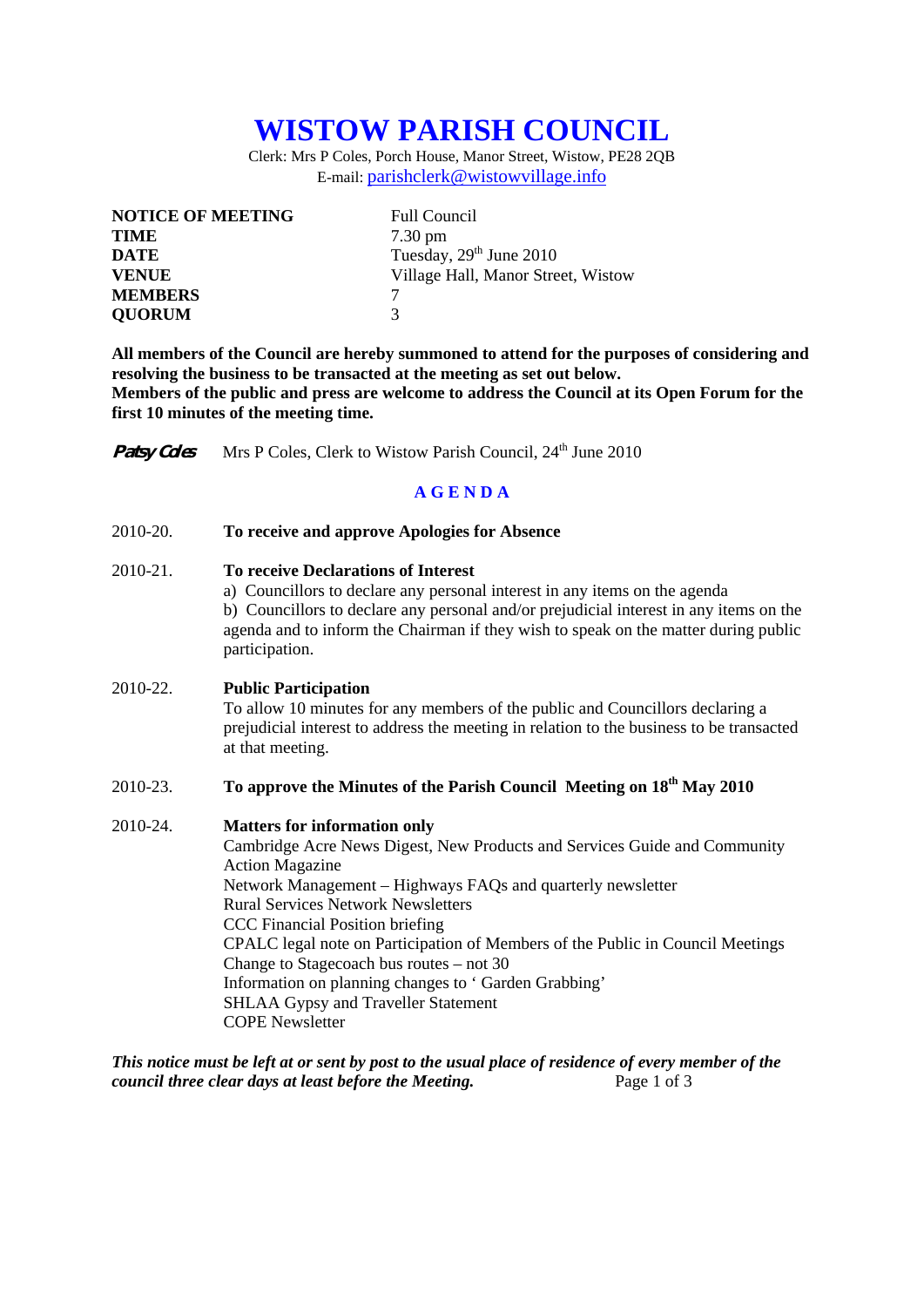| Page 2   |                                                                                                                                                                                                                                                                                                                                                                             |                                            |
|----------|-----------------------------------------------------------------------------------------------------------------------------------------------------------------------------------------------------------------------------------------------------------------------------------------------------------------------------------------------------------------------------|--------------------------------------------|
| 2010-25. | <b>Community Liaison Officer</b><br>Any Police or Crime issues to be discussed?                                                                                                                                                                                                                                                                                             |                                            |
| 2010-26. | To receive reports from County and District Councillors<br>Mr V Lucas, Mr P Bucknell, and Mr P Ward                                                                                                                                                                                                                                                                         |                                            |
| 2010-27. | <b>Finance</b><br>a) to approve the Financial Statement<br>b) to approve payment of outstanding amounts :<br>Mrs P Coles - June salary (rates as per minute no. 8e<br>of the meeting dated the 15/12/09)<br>Lee Gray grass cutting<br>All Signs -Sign for playground<br>Absolutely Fabulous Events - bouncy castle<br>c) to review cash flow and resolve anticipated issues | £252.93<br>£169.58<br>£146.88<br>£ $65.00$ |
| 2010-28. | Correspondence<br>Thank you from EACH for donation<br>Invitation to CAB AGM - declined<br>Mike Cowling re War Dead – looking for relatives<br>Invitation to HDC Planning Forum 24 <sup>th</sup> June 2010<br>Invitation to presentation on Gypsy and Traveller sites on 9 <sup>th</sup> June 2010                                                                           |                                            |
| 2010-29. | To consider any Planning Applications received<br>1000732FUL Erection of Garage, Haven, Shillow Hill<br>Extension to existing farm office, The Retreat, Wistow Toll<br>1000733FUL                                                                                                                                                                                           |                                            |
| 2010-30. | Open Meeting, Tuesday, 27 <sup>th</sup> April 2010<br>Update on outstanding issues                                                                                                                                                                                                                                                                                          |                                            |
| 2010-31. | <b>Street Lighting</b><br>PC9, Church Street decision on replacement street light.                                                                                                                                                                                                                                                                                          |                                            |
| 2010-32. | Official Playground Opening 22 <sup>nd</sup> May 2010<br>Any feedback and to identify any where individuals should be thanked for their<br>efforts                                                                                                                                                                                                                          |                                            |
| 2010-33. | <b>Church Path</b><br>The PCC has been asked to meet the PC at the Church to identify issues.                                                                                                                                                                                                                                                                               |                                            |
| 2010-34  | <b>Internal Auditor Fee</b><br>To agree payment to Mrs Pye who has acted as internal auditor                                                                                                                                                                                                                                                                                |                                            |
| 2010-35  | <b>Training</b><br>To discuss and agree whether training for Parish Councillors should be considered<br>and whether the Clerk should look at inviting other parishes to join Wistow for<br>Outreach training as offered by CPALC.                                                                                                                                           |                                            |

*This notice must be left at or sent by post to the usual place of residence of every member of the council three clear days at least before the Meeting.* Page 2 of 3